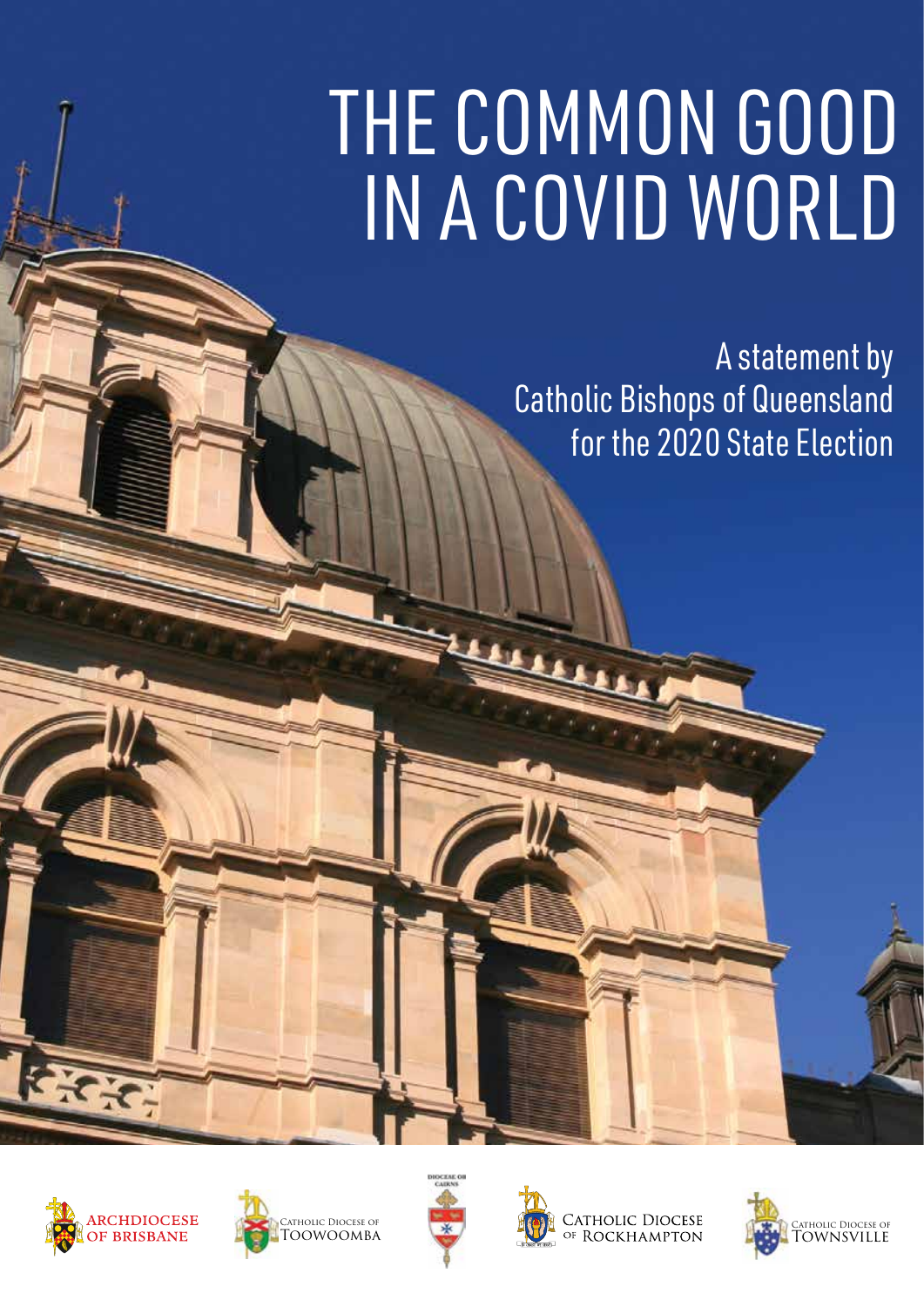





# CHRISTIAN FAITH IS NOT A PRIVATE MATTER.

It shapes how we live our lives in public, as well as how we relate to God in more personal ways.





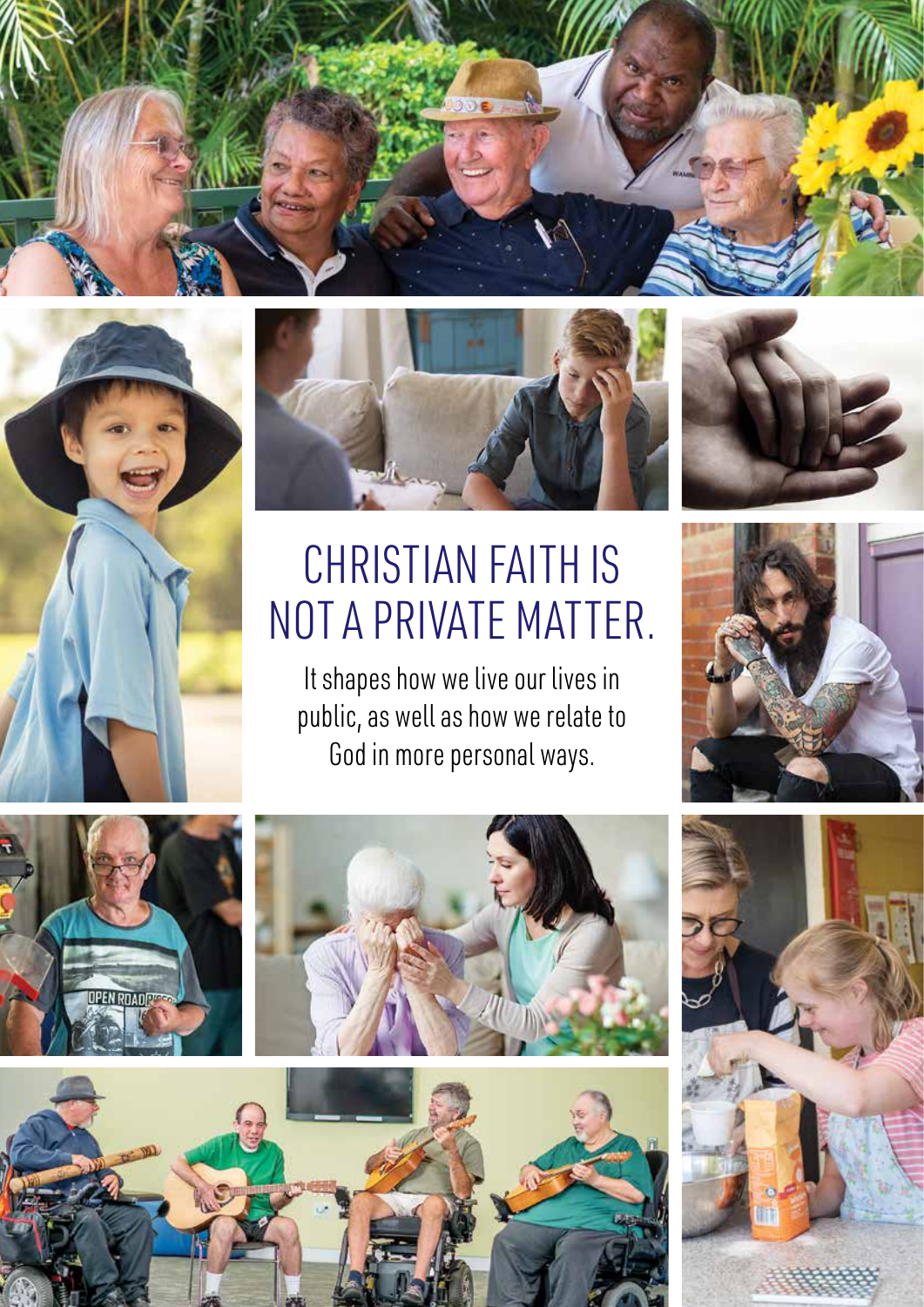Politics can at times be the object of criticism, even scorn, but it is an arena in which we can express our faith and therefore the truth of our humanity.

The COVID-19 crisis has shown more clearly than ever the need for a new kind of solidarity both to deal with the pandemic and find a way beyond it.

As Catholic citizens we have the opportunity, like all citizens, to participate in the electoral process, to use our voice and our vote for the benefit of the whole community.

As bishops, we offer this statement as a way of sharing key points of Catholic teaching that you may want to reflect upon as we prepare for the State election.

The ongoing revelations of child sexual abuse have undermined the credibility of the Catholic Church, and particularly the credibility of bishops. We have no monopoly on truth, but we offer these reflections in a spirit of solidarity, as people who also have to consider our vote carefully, who can draw upon a deep wisdom concerning the common good and who are called to care for the most vulnerable in our community.

No political party fully aligns with Catholic teaching, but we can point to clear and enduring principles which can help us make the kind of responsible judgements that allow us to be both faithful Catholics and good citizens. A brief explanation of Catholic social teaching is provided on the page following this statement.

Election campaigns can be fractious; there will be claims and counter-claims; emotions will run high. But despite difficult and sometimes polarising debates, Australia and

Queensland are blessed to have peaceful contests, free of the violence known in other countries.

We have a responsibility to present our views clearly and, if necessary, to disagree, while still remembering that all people are made in the image of God and therefore deserve our respect.

We all have a role in building that solidarity – which means speaking to our fellow Australians with love not hate, with respect not contempt, with understanding not indifference.

In the COVID-19 response and recovery we all need to be more open, interested and engaged in order to combat the crude tribalism that is infecting Australia and other nations at this time.

Prayer is an essential part of the process of discerning how to vote, reminding us that there is a greater truth and allowing that truth to enter us more deeply. Democratic processes stripped of transcendent truth risk becoming soulless, with majorities deciding issues based solely on power rather than the consideration of truth and the common good.

Our democracy needs the active participation of all its citizens – Catholic or not, religious or not. It's our responsibility as citizens to advocate for the good of the whole community.

As the COVID-19 pandemic has shown, the common good is critically important because it obliges us to look beyond our own needs and our own desires to consider the interests of the broader community. It's at the heart of what we mean by solidarity.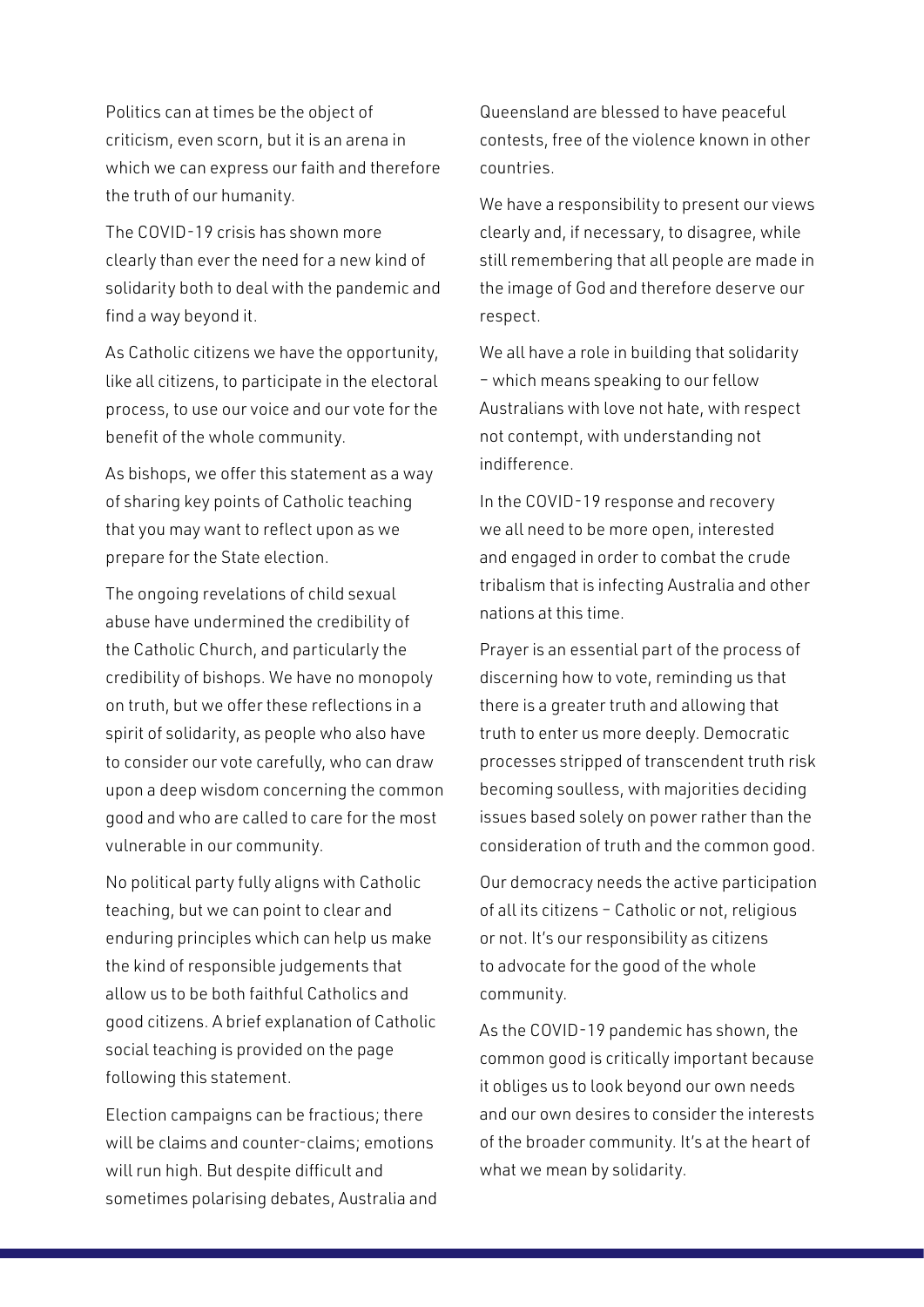The state is not the only way of expressing solidarity and pursuing the common good, but governments play a crucial role in addressing any structural problems affecting people, in providing key services to all Queenslanders and in ensuring there is an adequate safety net for low-income and vulnerable families and individuals.

One of the key principles of Catholic social teaching is a preference for the poor and vulnerable. The greater the needs of people, the greater the responsibility we have to respond to their needs. Clearly this includes people who are homeless or struggling to keep a roof over their heads. It also includes others who are victims of violence and exclusion, particularly people like the survivors of child sexual abuse to whom we must offer care and support in every way possible.

In a time of affliction like this, many families and individual are struggling to Make ends meet. The dignity of employment is a key aim, but that's not always possible for people facing a myriad of challenges. Charities, including Catholic agencies, make an enormous contribution by providing community support for people facing hard times like these. This will be especially true once Jobkeeper and other forms of government assistance cease.

We acknowledge the particular challenge of helping regional, rural and remote Queenslanders to access adequate health care, ensuring there's better transparency of out-of-pocket fees and making sure all patients enjoy access to the medical treatment they need, regardless of their insurance status.

Queensland has a long and proud tradition of Catholic schooling, with more than 150,000 students in 300 Catholic schools across the State.

The Catholic Church is Queensland's second-largest provider of schooling, and our schools are a vital part of their local communities. The Church campaigns strongly for funding because we want to give students, particularly disadvantaged students, the best education and support we can.

We ask for a renewed urgency to the commitment to closing the gap between Indigenous Queenslanders and the rest of the population. This is a running sore at the heart of the State. Through our agencies, the Church plays a critical role in working with Indigenous peoples in health, education and welfare. But Aboriginal and Torres Strait Islander peoples continue to suffer grave disadvantage and should not have to keep waiting for justice. Now is the time to act. But to act in a way that makes a real difference will require some lateral thinking.

To recognise human dignity is to value the lives of all people, including those at the beginning and the end of life. Euthanasia and assisted suicide puts some of the most vulnerable people in our community at risk by endorsing – even in law – the judgement that some people's lives are no longer of value. The State Government needs to provide better funding and resourcing for palliative care so that all Queenslanders have access, not just the few. Access to palliative care for older Queenslanders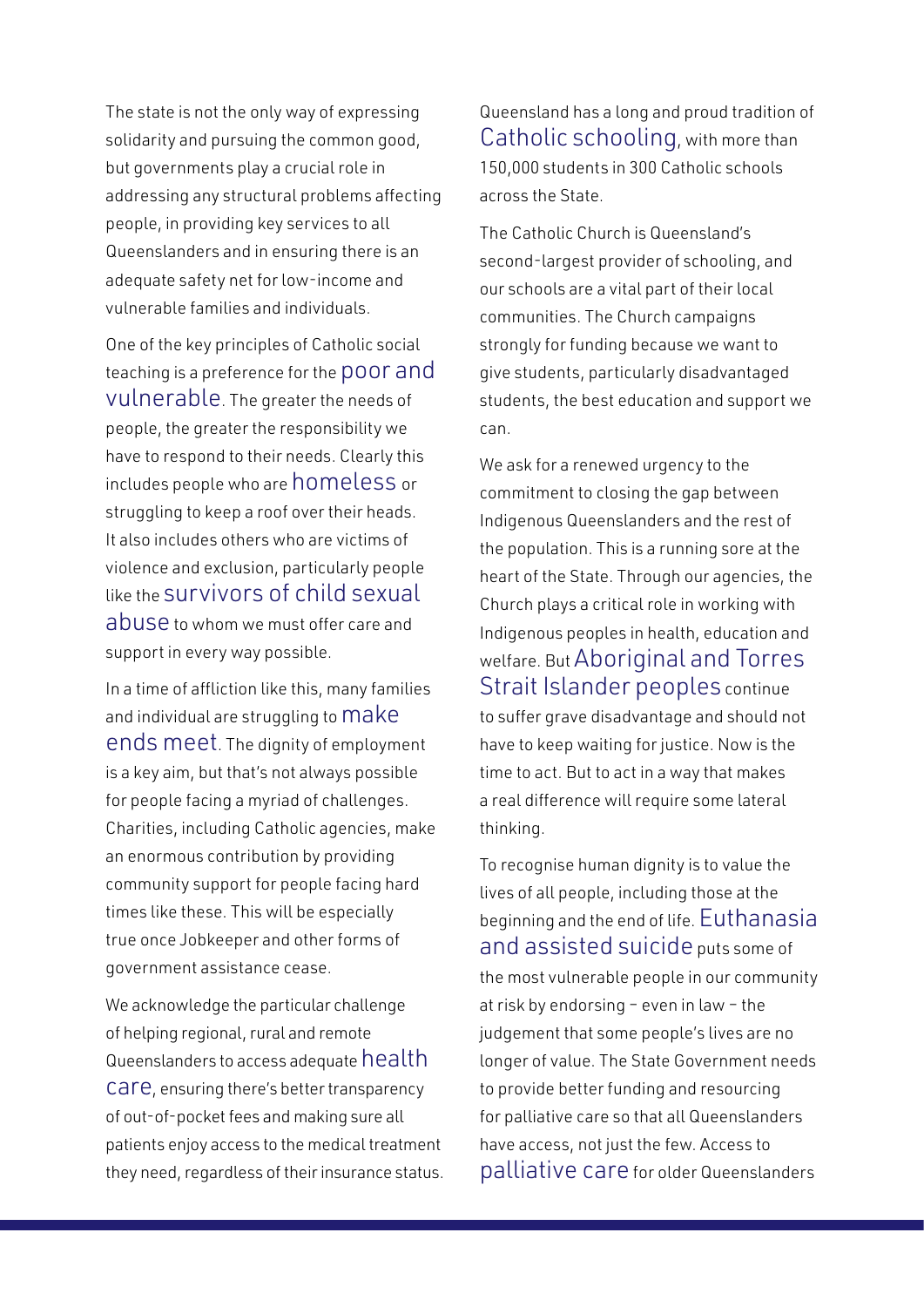receiving aged care, especially in regional and rural settings, is a critical area of need. This urgent need is highlighted at a time when there is pressure to legislate for euthanasia in the State parliament. There is a dark irony in this at a time when the shadow of death looms over us at this particular time of crisis and the Government's target of halving suicide rates in Queensland by 2026.

Governments must also provide for sustainable aged care services, continue to improve the quality regulatory framework in aged care and provide older people and their families with choice and control over the services they receive.

We recognise the human dignity of unborn children and the great challenge many women face when confronted with an unexpected or difficult pregnancy. How can our community support women and their families in creating a more supportive and child-friendly community? What factors are causing women to take the agonising decision of abortion? Queensland is seeing an alarming increase in mental health problems, especially among the young. It is also seeing rising levels of violence in personal relationships and families, as the time of lockdown has shown in appalling ways. Resourcing sound social and pastoral education is an essential task of a social welfare state.

For more than a century, the Catholic Church has advocated for the value of work, a just living wage and dignifying employment conditions, while endorsing the good of economic prosperity. Government policy

plays a crucial role in promoting the right economic balance between advancing the dignity of workers and encouraging entrepreneurial creativity.

This is all the more important at a time of economic uncertainty such as this. As we look to rebuild the State economy, it must be remembered that the economy is meant to serve human beings rather than the other way round.

Pope Francis appeals to all of us to start "a new dialogue about how we are shaping the future of our planet" and calls for a "new universal solidarity". Climate change is a complex reality of international importance. It is both social and environmental, with solutions that the Pope says demand "an integrated approach to combating poverty, restoring dignity to the excluded and at the same time protecting nature". The COVID-19 crisis has shown quite dramatically the truth of his words.

These are some of the many important issues for Catholics to consider when voting in this election. In offering this statement, we want to highlight some principles of Catholic social teaching which may help you consider your vote. As Catholics, we look to the city of God. This obliges us to take our place firmly and faithfully in the human city that we are called to join others in building. That's why we take elections and our participation in them as seriously as we do. Politics is by no means everything, but the political process is very much part of building a truly human city that looks to the city of God. Here, as a service to the whole of Queensland, we propose key elements of what that building requires.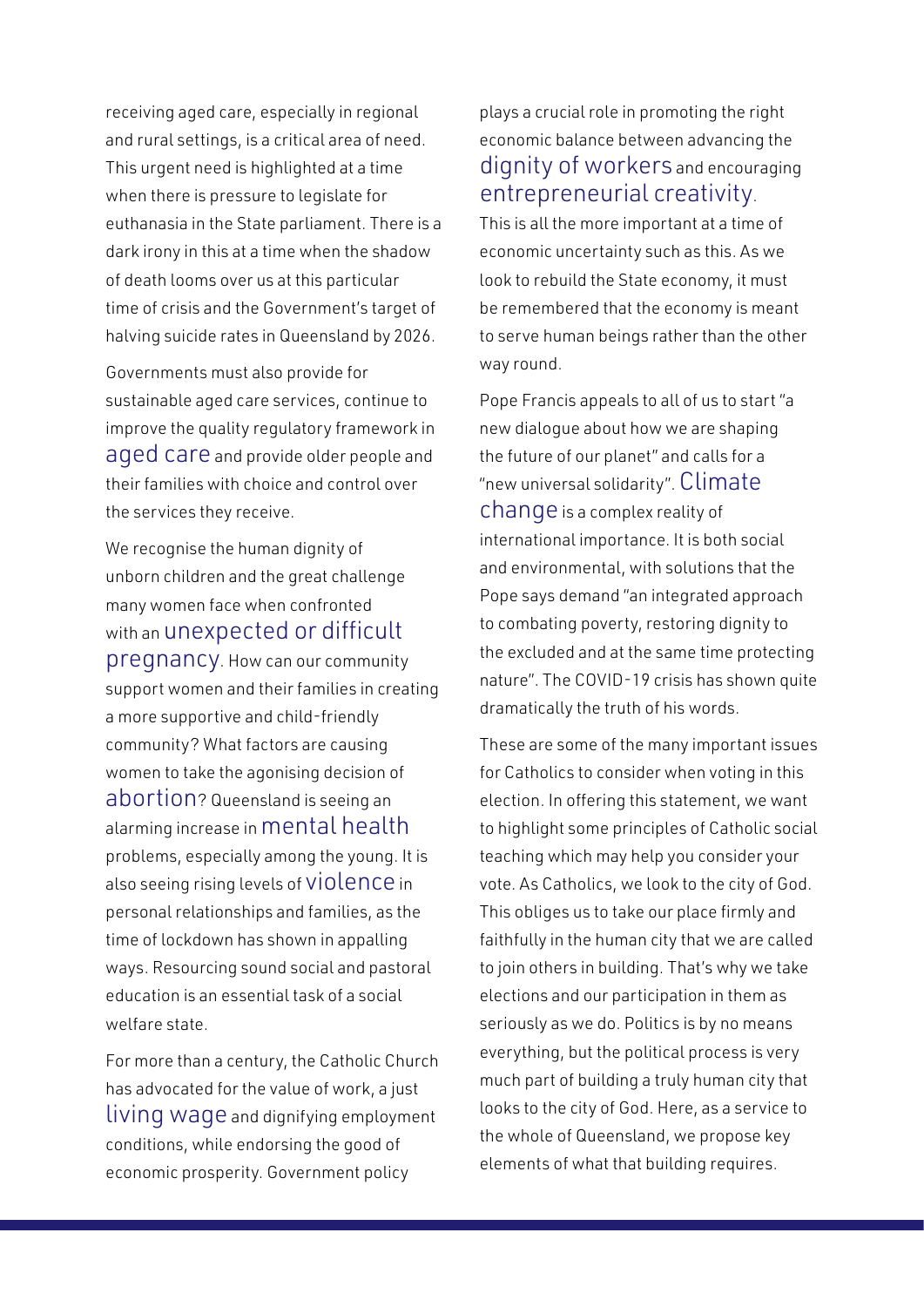



# CATHOLIC SOCIAL TEACHING

The permanent principles of the Church's social doctrine … are:

#### the dignity of the human person, the common good, subsidiarity and solidarity.

These principles, the expression of the whole truth about the human person known by reason and faith, are born of "the encounter of the Gospel message and of its demands summarised in the supreme commandment of love of God and neighbour in justice with the problems emanating from the life of society" *(Compendium of the Social Doctrine of the Church, #160).*





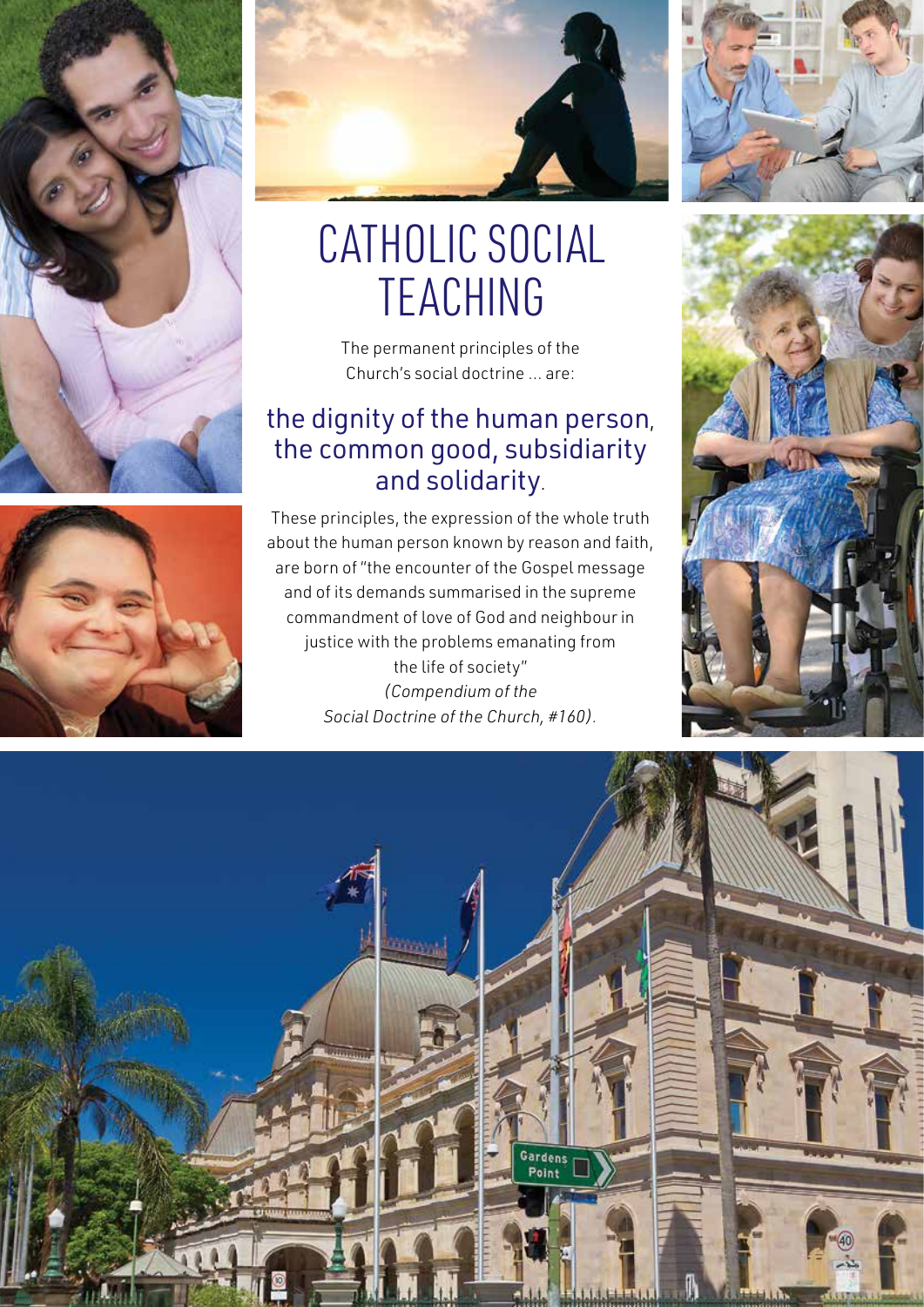#### THE DIGNITY OF THE HUMAN PERSON

- Recognises the sacredness of life and the dignity of each individual human person as inviolable
- Ensures that every person, especially the most disadvantaged and marginalised, has reasonable access to more than just the basic necessities of life
- Promotes the human rights especially of those who lack access to services, or who may not have the opportunity to participate in significant community activities and discussions
- Brings with it natural rights and duties

## SUBSIDIARITY

- Enables participation of and among those who make up the community or organisation
- Fosters life within the group, without undue social control and unwarranted interference
- Ensures participation in decision- making processes affecting personal and organisational life
- Promotes decision-making that is empowering of those involved in and affected by the process
- Ensures that decision-making processes include consultation with those who will be most affected by them

### THE COMMON GOOD

- Actively seeks conditions that enhance the good of all and contributes to the achievement of a common life
- Requires that the poor and marginalised should be the focus of particular concern
- Ensures a response to injustice at local and global levels
- Takes the issue of poverty beyond charitable acts and into the questioning and challenging of social values and structures
- Fosters collaboration rather than hierarchical management, ensuring a cohesive engagement of all involved
- Takes responsibility for the environment

### SOLIDARITY

- Acknowledges that our responsibilities to each other cross national, racial, cultural, economic and ideological differences
- Respects and promotes personal, social, economic, cultural and political rights
- Presents a spiritual and material solidarity with all people, especially those who are marginalised, vulnerable or distressed, giving priority to those in greatest need